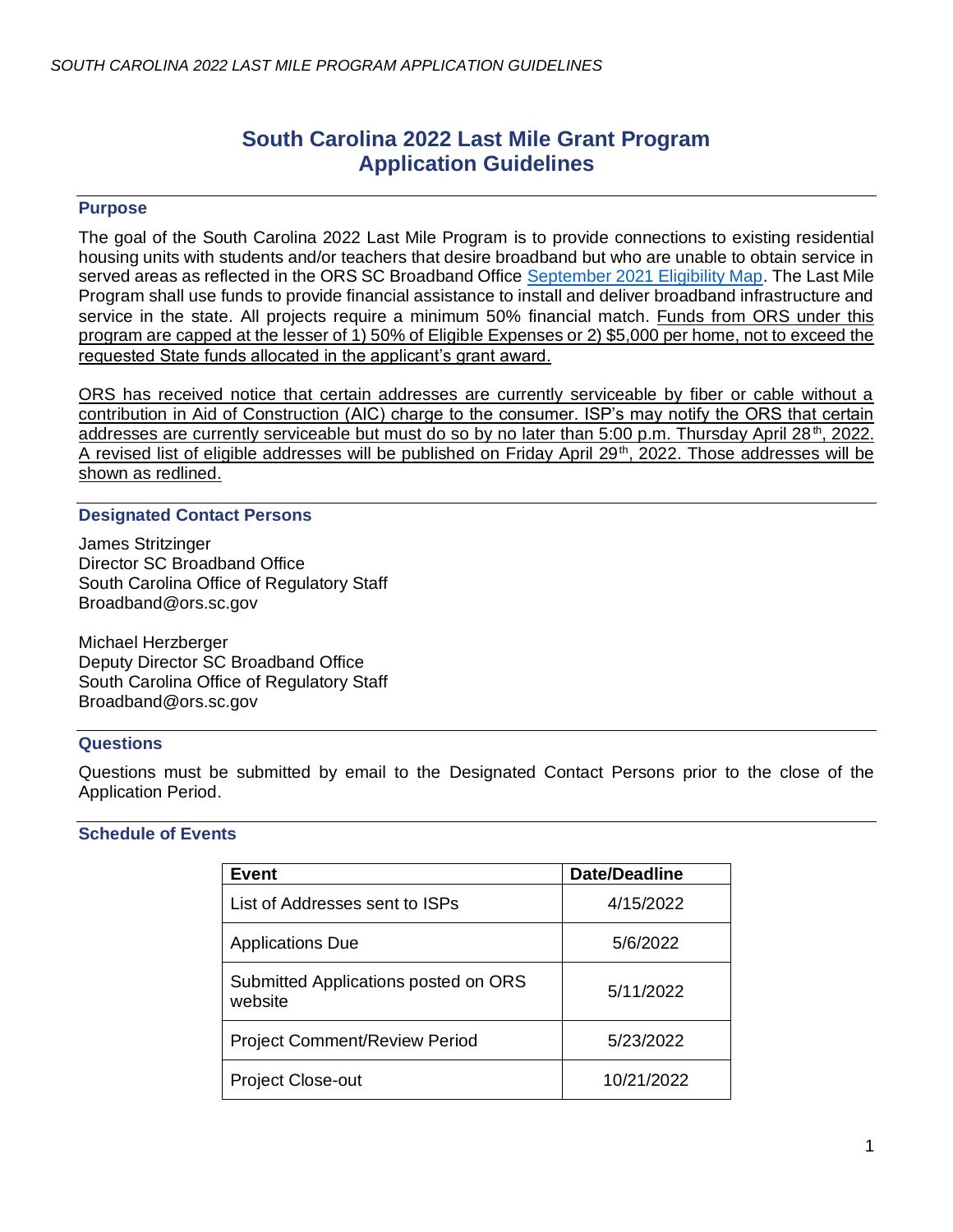Final Invoice and Affidavit Due 11/21/2022

The Schedule of Events may be adjusted by ORS. Any changes to the Schedule of Events will be posted on the ORS website *[www.ors.sc.gov/broadband.](http://www.ors.sc.gov/broadband)*

# **Funding Award Selected**

Applicants will be notified in writing, which may include email. ORS reserves the right to negotiate the final terms and conditions of the Funding Agreement with selected Applicants whose proposals are selected, and to reject any selected Applicants with whom ORS cannot agree to terms and conditions.

#### **Funding Agreement Process**

Selected Applicants must enter into a contractual funding agreement with ORS. Such Funding Agreement is not valid until approved by ORS. Selected Applicants must be in receipt of a Notice to Proceed before any work may begin. Any project costs incurred prior to receipt of a Notice to Proceed are ineligible expenses under this solicitation. The anticipated Funding Agreement term is 120 days from the effective date of the Funding Agreement.

#### **Projects must meet the following eligibility criteria. The project must:**

- 1. Connect as many existing residential addresses from the list provided by ORS and, if applicable, additional addresses provided by the Applicant. If the initial list of citizens provided in the original grant application decline service, the Applicant agrees to make a good faith effort in connecting other subscribers that will have access to broadband service upon the completion of the project.
- 2. Be completed, operable, paid for, and submitted to ORS for payment no later than the earlier of (1) 30 days after project completion or (2) November 21, 2022. Projects must be completed by October 21, 2022.
- 3. Eligible costs include, but are not limited to:
	- a. Construction and Materials (e.g., fiber, conduit, photonics, electronics, etc.)
	- b. Engineering services
	- c. Permitting fees
	- d. Validation of Service expenses
	- e. Equipment directly related to broadband infrastructure and necessary for the Project (however, such equipment shall not be utilized for other activities of the Grantee, except as may be approved by ORS)
	- f. Equipment installation
- 4. The following are ineligible expenses and Grant funds may not be used to pay for:
	- a. General broadband planning not associated with the project
	- b. Expenses related to providing broadband services
	- c. Ongoing overhead, operating costs, or staff costs
	- d. Political activities or lobbying
	- e. Expenses related to administering the Grant
	- f. Supply and material markup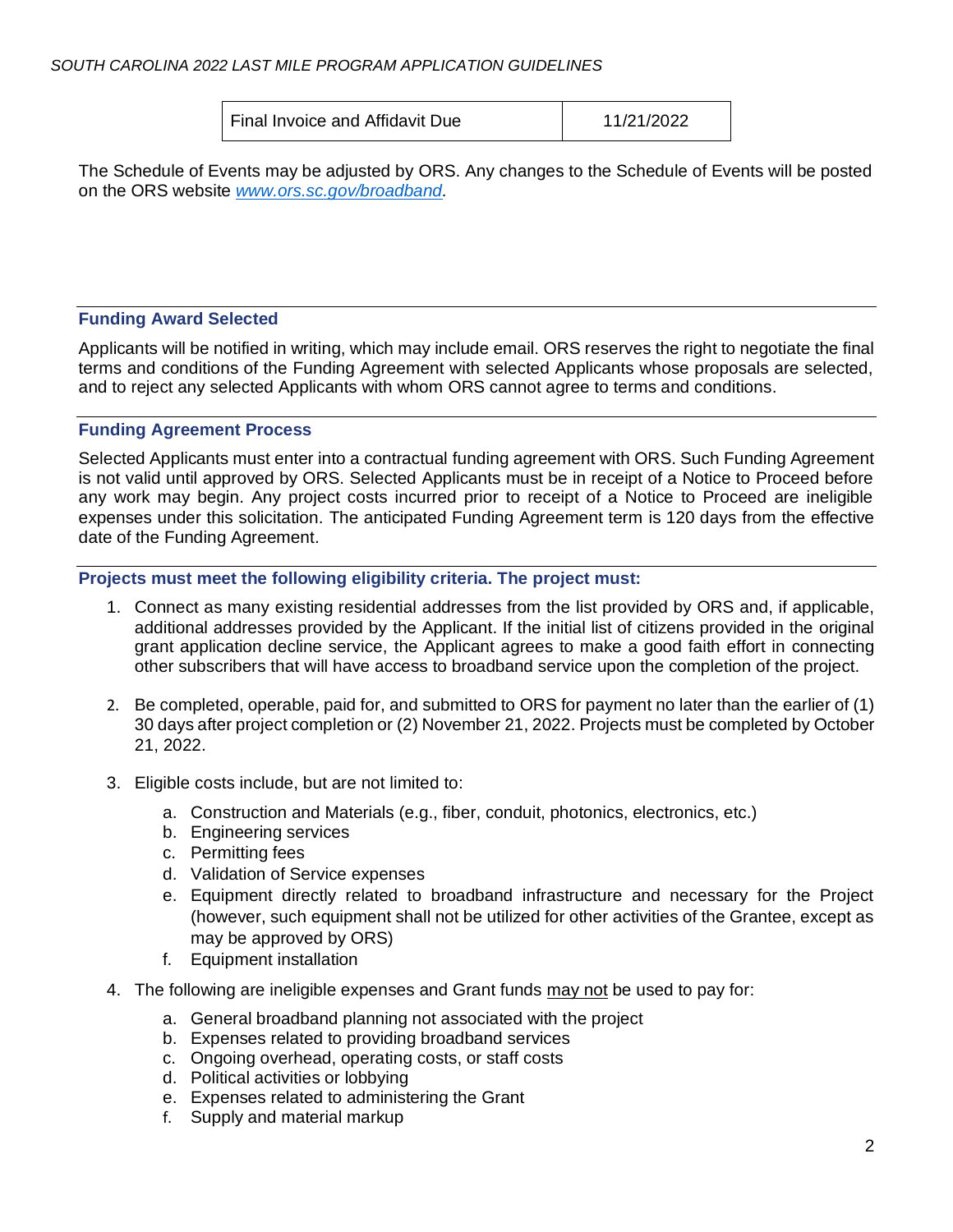# **Project Selection and Priorities**

| <b>Category Type</b>                                        | <b>Percent</b> | <b>Comment</b>                                                                                                                                                                                                                   |
|-------------------------------------------------------------|----------------|----------------------------------------------------------------------------------------------------------------------------------------------------------------------------------------------------------------------------------|
| Geography                                                   | <b>20%</b>     | Relative to all applications received (Intent is to<br>have a wide distribution of projects across the state)                                                                                                                    |
| Technology                                                  | 25%            | $Fiber = 25 points$<br>Hybrid-Fiber Coax (HFC)= 20 points<br>Fixed Wireless = 5 points                                                                                                                                           |
| Total Number of Homes                                       | 20%            | Relative to all applications received                                                                                                                                                                                            |
| Preference to Students                                      | <b>20%</b>     | 3⁄4 or more (housing units within project service area<br>with students) = $20$ ;<br>$\frac{1}{2}$ - $\frac{3}{4}$ housing units = 15;<br>$\frac{1}{4}$ - $\frac{1}{2}$ housing units = 10;<br>$\frac{1}{4}$ -1 housing unit = 5 |
| <b>Average Construction Cost per</b><br><b>Housing Unit</b> | 10%            | Relative to all applications received                                                                                                                                                                                            |
| Monthly Consumer Costs (recurring<br>and unrecurring)       | 5%             | Based on applications received and study of<br>proposed consumer costs                                                                                                                                                           |
| <b>Total</b>                                                | 100%           |                                                                                                                                                                                                                                  |

# **Project Applications**

Eligible addresses will be available no later than **April 15, 2022.** The application period opens on April 20, 2022, with applications **due by 3:00 pm (EDT) on May 6, 2022**. Applications received after the deadline will **NOT** be considered for this funding opportunity but may be retained for future funding opportunities. Applicant must upload their application to the ORS Citrix share file cloud-based directory. ORS will assign a directory for each ISP. If an applicant does not have a folder or login, please email [broadband@ors.sc.gov](mailto:broadband@ors.sc.gov) with a subject line of "requesting access" to request a login.

# **Project Funding**

Indicate the amount of South Carolina 2022 Last Mile Grant Program funding requested for the project, the amount of funding to be provided by the Applicant, and the amount and source of any funding to be provided by a third-party entity. Applicant must provide proof that it has secured the necessary funds to meet its 50% match requirement.

ORS will post all complete applications to the ORS website. (*See*[: https://ors.sc.gov/broadband/investments/state/lmgp\)](https://ors.sc.gov/broadband/investments/state/lmgp)